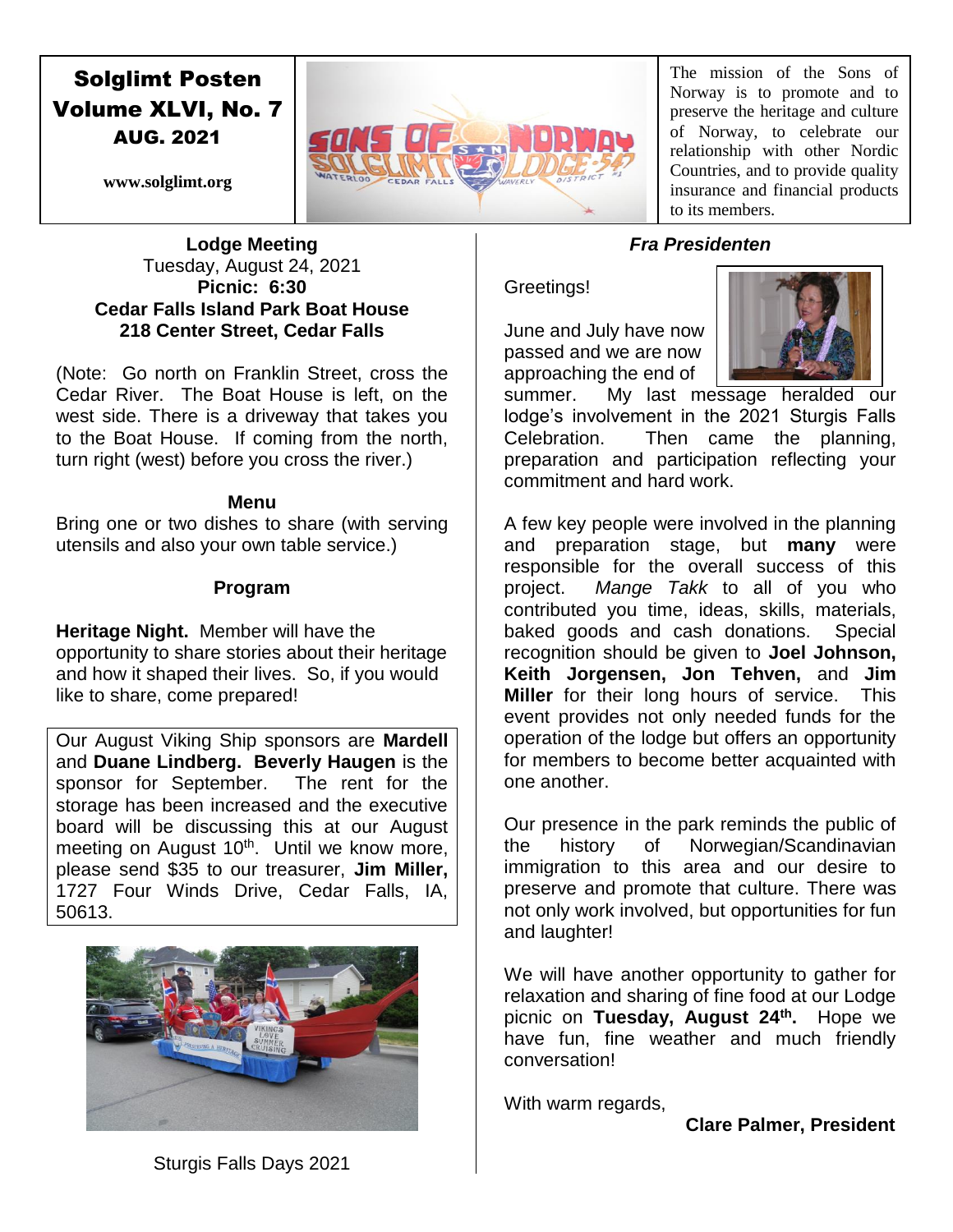#### **Secretary's Notes, June 8. 2021 Business Meeting**

**President Clare Palmer** called *Solglimt's* monthly business meeting to order on Tuesday, June 8, at New Aldaya in Cedar Falls. Present were **Jon Tehven, Gloria Tehven, Jim Miller,** and **Eunice Becker.**

The Secretary's minutes of the May meeting stand approved as they appear in the POSTEN.

Treasurer **Jim Miller** reported a balance of \$3,863.71 in the Lodge operating account at the end of May with receipts of \$1,000.40 and disbursements of \$1,136.70. Treasurer's report was approved as corrected. **Mike Butler** and **Dave Palmer** had conducted their annual audit and found financial records in order.

**Jon Tehven** reported on Lodge activity in May. Membership remains at 85.

Discussion followed on the Lodge's *Syntende Mai*  meeting. Thirty-six members had attended. A total of \$88 had been collected for the NE Iowa Food Bank.

There will be no POSTEN issued in July; however, **Gloria Tehven** encourages members to continue to submit items of interest. Reports for the August issue are requested by August 1.

Sturgis Falls preparations are nearing completion. Staffing and food donations are still needed. **Jon** is checking on information from Social Directors **Beebs Downing** and **Lori Devries** regarding programs so a flyer can be completed for the handouts at the booth.

**Clare** will also be checking with Social Directors on preparations for the August Picnic. The site has been reserved. More details in the August POSTEN.

Plans for a memorial service for deceased members will be taken up in the fall.

The next business meeting is scheduled for Tuesday, August 10, at New Aldaya in Cedar Falls. Lunch at 11:30, meeting at noon.

The August Picnic at the Cedar Falls Boat House is planned for August 24, at 6:30 pm.

Respectfully submitted, **Eunice Becker, Secretary**

#### **Lodge Member News**

Our sympathy is extended to **Leslie Reinertson**  and his family on the death of his wife, **Arlene.**  She passed away on July  $12<sup>th</sup>$ . Services for her were held on July 16<sup>th</sup> at First Presbyterian Church in Jesup.

**Chris** and **Joel Johnson** have moved to Eisenach Village in Waverly. Their new address is 1127 Elizabeth Drive. Their telephone numbers and email address remain the same. At some point they will be moving again to a different place at Eisenach, probably in October.

**Gloria** and **Jon Tehven** will also be moving to Eisenach Village in a few weeks. Their address will be 1103 Bach Drive. They'll report later on whether or not phone numbers or email addresses change.

Welcome to new member **Glenda Timmer**, 402 Pfaltzgraff, Allison, IA.

**John Wilson** and family have moved to Sweden. He can continue his practice electronically. Before leaving he gave us a Norwegian sweater and hand carved Viking ship. They'll be on the Nov auction!

#### **Treasurer's Report, Jim Miller**

| 1. Checking and Savings Accounts  |  |
|-----------------------------------|--|
| Balance on 7/31/2021\$3863.71     |  |
|                                   |  |
|                                   |  |
|                                   |  |
| Disbursements(-)4249.14           |  |
| 2. Certificates of Deposit        |  |
| 4 \$1000.00 Certificates\$4000.00 |  |
|                                   |  |
|                                   |  |

Total Assets on 7/31/2021………………. \$11098.94

#### **Treasurer's Report on Sturgis Falls (Comparing this year with 2019 & 2018)**

|                            | 2021       | 2019                  | 2018       |  |  |
|----------------------------|------------|-----------------------|------------|--|--|
| Booth Sales \$5,313.60     |            | \$3,968.50            | \$4,596.00 |  |  |
| Expenses, Booth and Parade |            |                       |            |  |  |
|                            | \$3,211.06 | \$3,145.44            | \$3.300.00 |  |  |
| <b>Booth Net</b>           | \$2,102.54 | \$823.06              | \$1,295.50 |  |  |
| <b>Donations</b>           | \$1,125.00 | \$1,752.00            | \$945.00   |  |  |
| <b>Total Gain</b>          | \$3,227.54 | \$2,575.06 \$2,240.50 |            |  |  |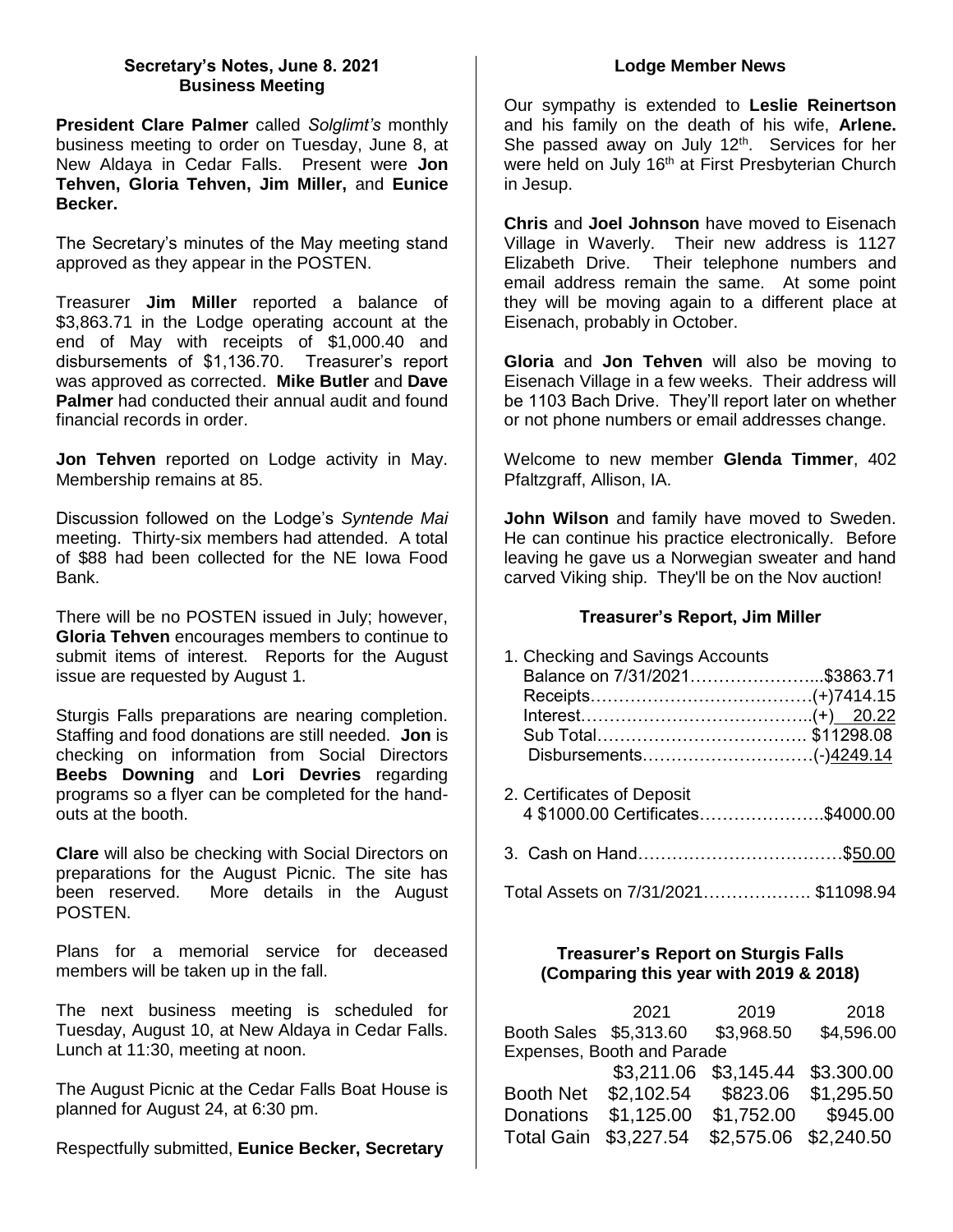## **Sturgis Falls Report From Joel Johnson**

Thank-you to all who were able to spend some time working at our booth, and making treats and rolls. Your efforts have paid off with the best net profit since the records I have kept going back to 2013. Thank you, thank you, thank you for your efforts!!! Please see **Jim Miller's** notes elsewhere in the newsletter for sales numbers.

Here are some interesting sales statistics from 2021:

- 224 pulled pork sandwiches sold (56 pounds—only four pounds were left).
- All 280 sausages were sold.
- All 200 rounds of *lefse* (or 800 pieces) were sold.
- 276 cans of pop sold.
- All 600 bottles of water sold
- 17 dozen sweet rolls sold
- Almost all of member provided treats sold
- 440 pounds of ice melted!
- 3.5 pounds of coffee was brewed

So 2021 has been closed out, the book updated and put away. The 2022 book has been set up and is ready to go with all the notes, schedules and inventory set to be pulled out and put to use, starting next February.

Thanks, again, to all of you for making 2021 Sturgis Falls really great!





## **More Sturgis Falls Information From Jon Tehven**

Thanks to all of our members who served in leadership roles in preparation for Sturgis Falls Days, all who staffed the booth, baked pastries, donated money, etc.

Here are some preparation and staffing numbers:

- 62 work hours from Thursday set-up to Sunday take-down,
- 220 hours staffing the booth (not including below)
- 50 hours baking pastries

Leadership hours

- **Joel Johnson:** 20 hours prep and 33 hours at the booth
- **Keith Jorgensen:** 36 hours prep and at the booth
- **Jon Tehven:** 20 hours prep and 12 at the booth
- **Jim Miller:** 20 hours prep

So, if we add the leadership the total is 411 hours that our *Solglimt* Lodge members donated to make our Sturgis Falls Days successful. A big *TUSEN TAK* to all!!

#### **The Parade**

Thanks to **Keith Jorgensen** for preparing our Viking ship and **Jim Miller** for pulling it. Riding in the ship were **Keith Jorgensen, Gloria and Jon Tehven,** and **Jim Miller's** daughter and two grandsons. Walking trolls were **Dave Haugebak** and his son **Tony.**